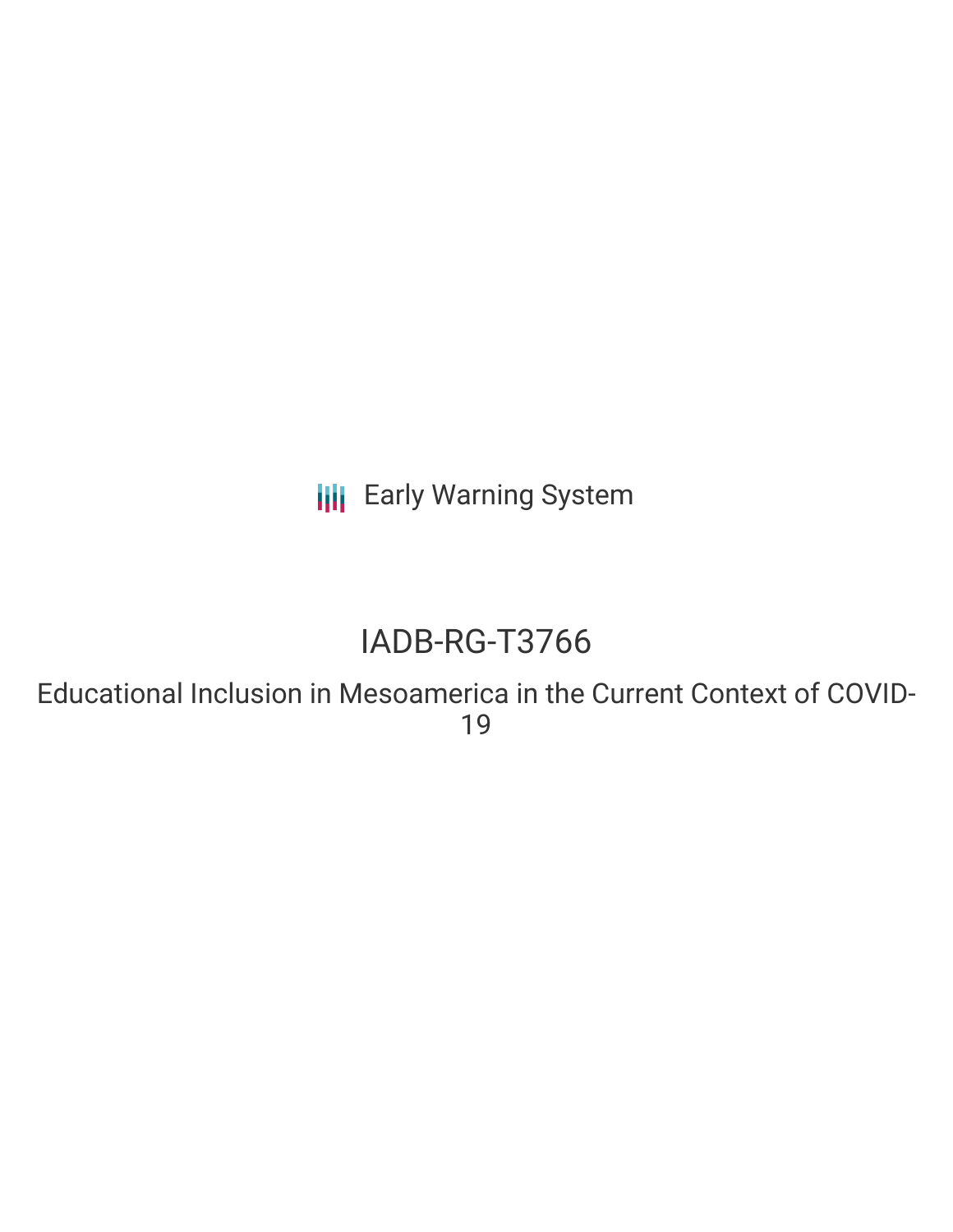

### **Quick Facts**

| <b>Financial Institutions</b>  | Inter-American Development Bank (IADB)      |
|--------------------------------|---------------------------------------------|
| <b>Status</b>                  | Approved                                    |
| <b>Bank Risk Rating</b>        | C                                           |
| <b>Voting Date</b>             | 2020-11-30                                  |
| <b>Sectors</b>                 | Education and Health, Technical Cooperation |
| <b>Investment Type(s)</b>      | Grant                                       |
| <b>Investment Amount (USD)</b> | $$0.45$ million                             |
| <b>Grant Amount (USD)</b>      | $$0.45$ million                             |
|                                |                                             |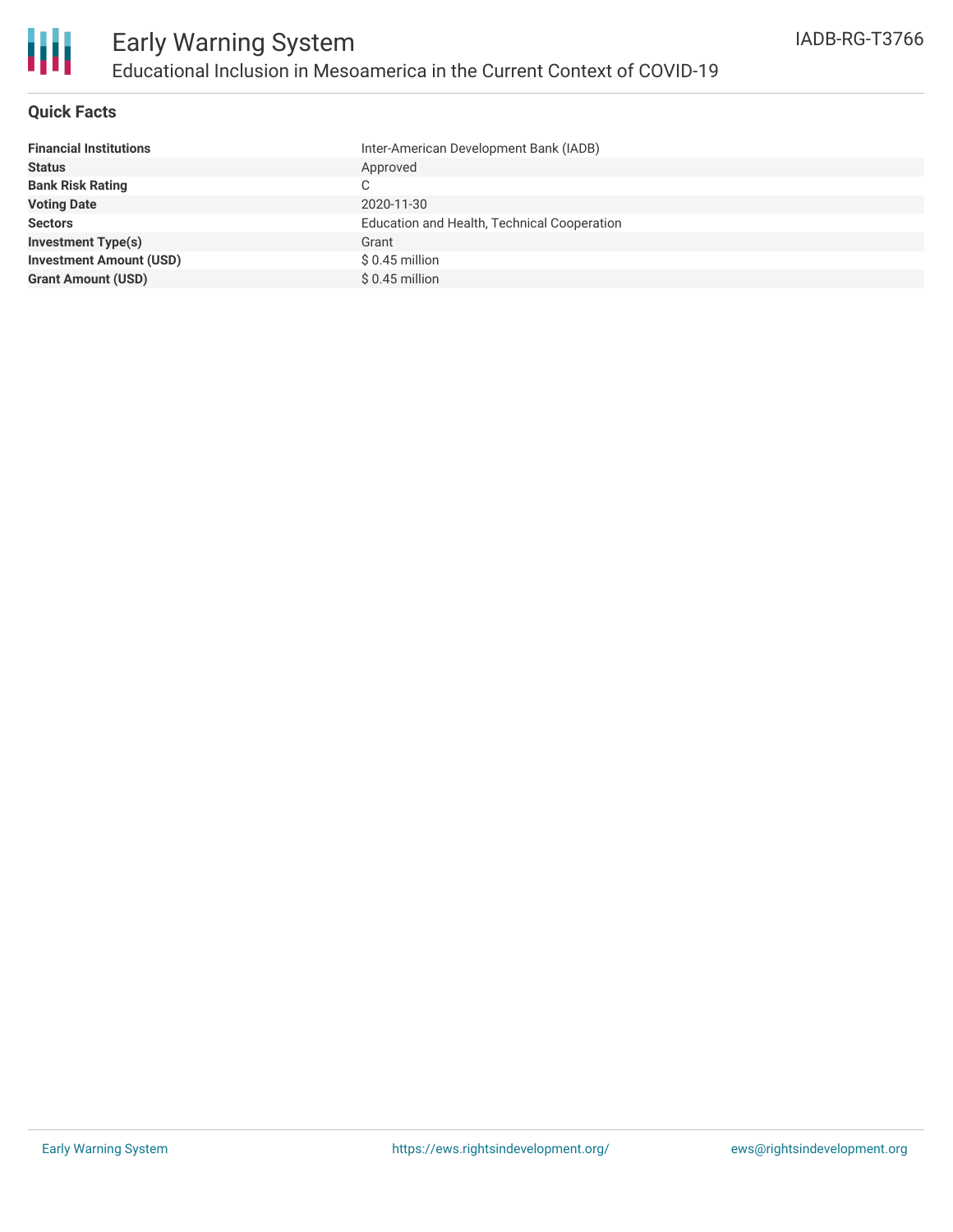



### **Project Description**

According to IADB website, the objective of this RPG is to develop a prototype system for the protection of the educational trajectories of the most vulnerable populations in Mesoamerica, adapted to the new challenges derived from COVID-19. The prototype will have two complementary elements: (i) the prevention of dropping out of school by monitoring predictors of school dropout and the implementation of immediate support measures for secondary school; and (ii) the generation of a flexible and/or accelerated secondary education service that is adapted to the realities, schedules and individual situations of young people who abandoned the regular educational system.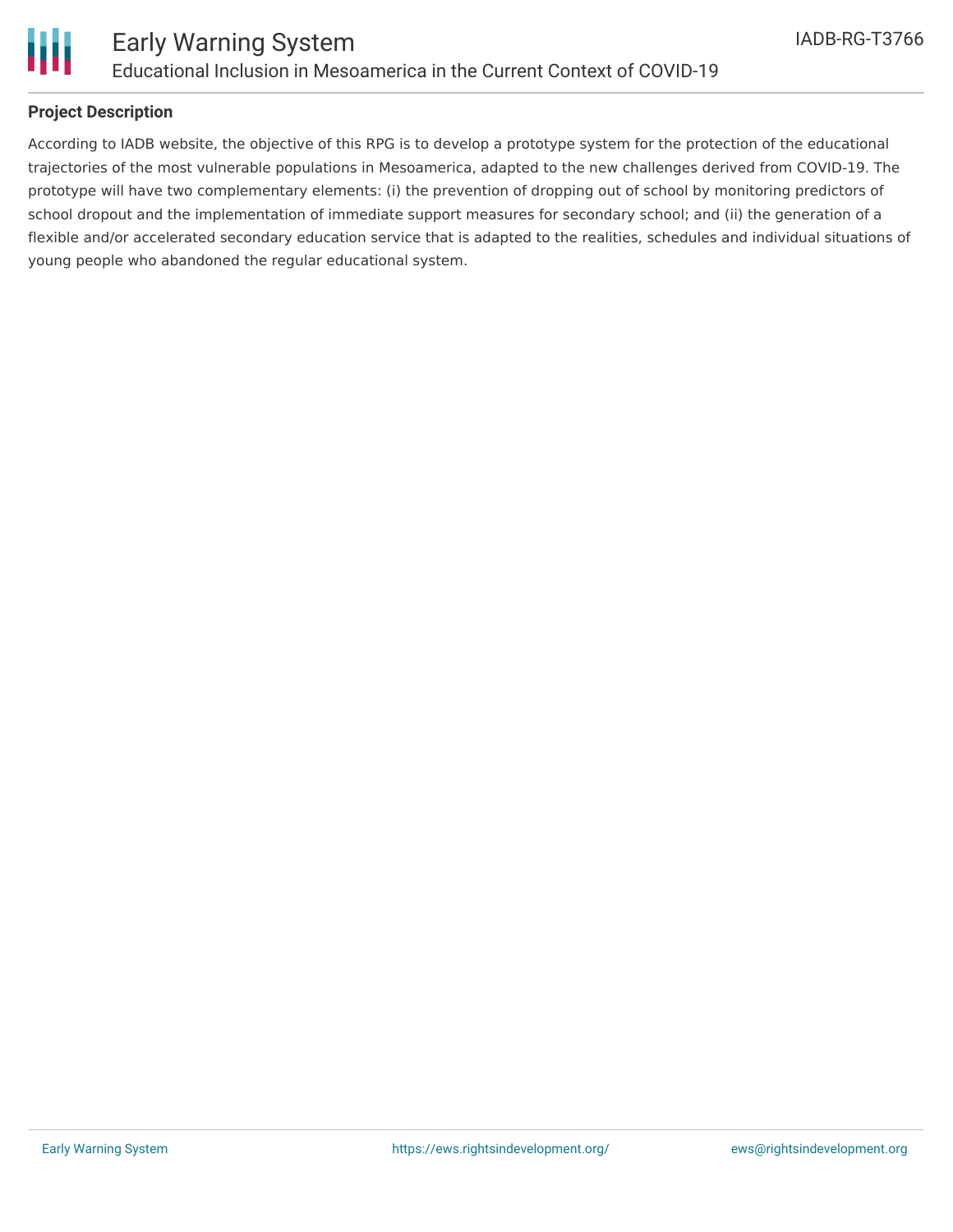

## Early Warning System Educational Inclusion in Mesoamerica in the Current Context of COVID-19

### **Investment Description**

• Inter-American Development Bank (IADB)